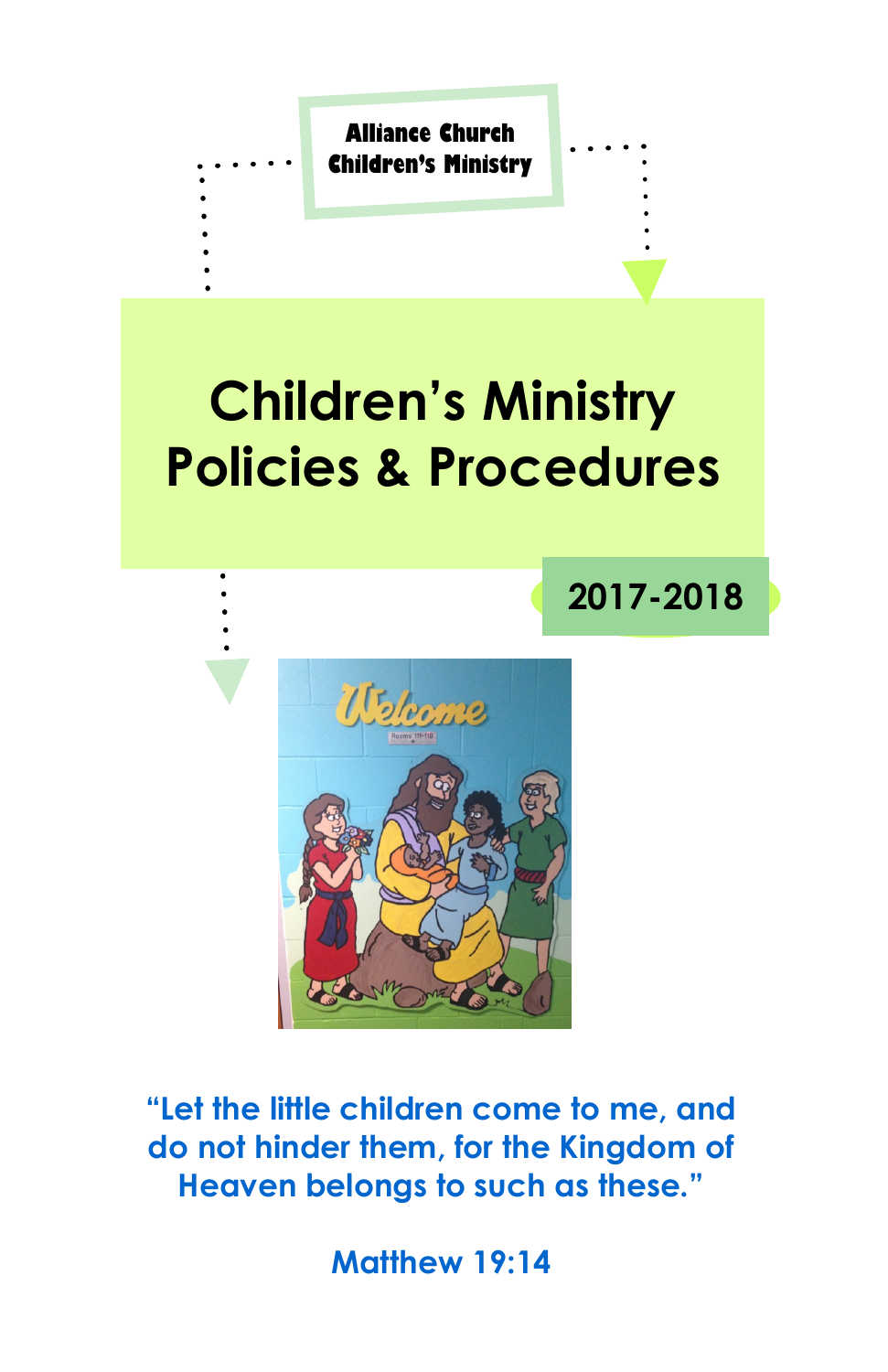

# **TABLE OF CONTENTS**

| А.                                                             | <b>WORKER SELECTION AND CHILD PROTECTION POLICY</b>   | Page 2  |
|----------------------------------------------------------------|-------------------------------------------------------|---------|
| ♦                                                              | <b>Employee and Volunteer Screening</b>               |         |
| ♦                                                              | <b>Waiting Period</b>                                 |         |
| ♦                                                              | Supervision                                           |         |
| ♦                                                              | <b>Discipline</b>                                     |         |
| ♦                                                              | Discipline Plan                                       |         |
| ♦                                                              | <b>Health and Safety Guidelines</b>                   |         |
| ♦                                                              | Counseling                                            |         |
| ♦                                                              | Notice of Injury, Abuse or Molestation                |         |
| ♦                                                              | Violation of Policy or Procedures                     |         |
| ♦                                                              | Internal Investigation                                |         |
| ♦                                                              | Dealing with Law Enforcement and News Media           |         |
| ♦                                                              | <b>Review of Policies</b>                             |         |
| ♦                                                              | Revision of Policy and Procedures                     |         |
| <b>B. EARLY CHILDHOOD/ ELEMENTARY CONSIDERATIONS</b><br>Page 8 |                                                       |         |
| ♦                                                              | Child Registration                                    |         |
| ♦                                                              | Releasing Children                                    |         |
| ♦                                                              | Diaper Changing                                       |         |
| ♦                                                              | <b>Restroom Guidelines</b>                            |         |
| ♦                                                              | Clean Hands                                           |         |
| <b>C. HOUSEKEEPING</b><br>Page 9                               |                                                       |         |
| ♦                                                              | Nursery/Classrooms                                    |         |
| ◊                                                              | <b>Custodial Cleaning</b>                             |         |
| <b>D. PROPER DISPLAY OF AFFECTION</b>                          |                                                       |         |
| ♦                                                              | Appropriate Touch                                     | Page 9  |
| ♦                                                              | Inappropriate Touch                                   |         |
|                                                                |                                                       |         |
|                                                                | <b>E. SPECIAL EVENTS AND OVERNIGHT POLICIES</b>       | Page 10 |
| ♦                                                              | Field Trips, Special Events and Personal Appointments |         |
| ♦                                                              | Transportation                                        |         |
| ♦                                                              | <b>Overnight Events</b>                               |         |
| F.                                                             | <b>BREASTFEEDING</b>                                  | Page 11 |
| ♦                                                              | Designated Spaces and Policy                          |         |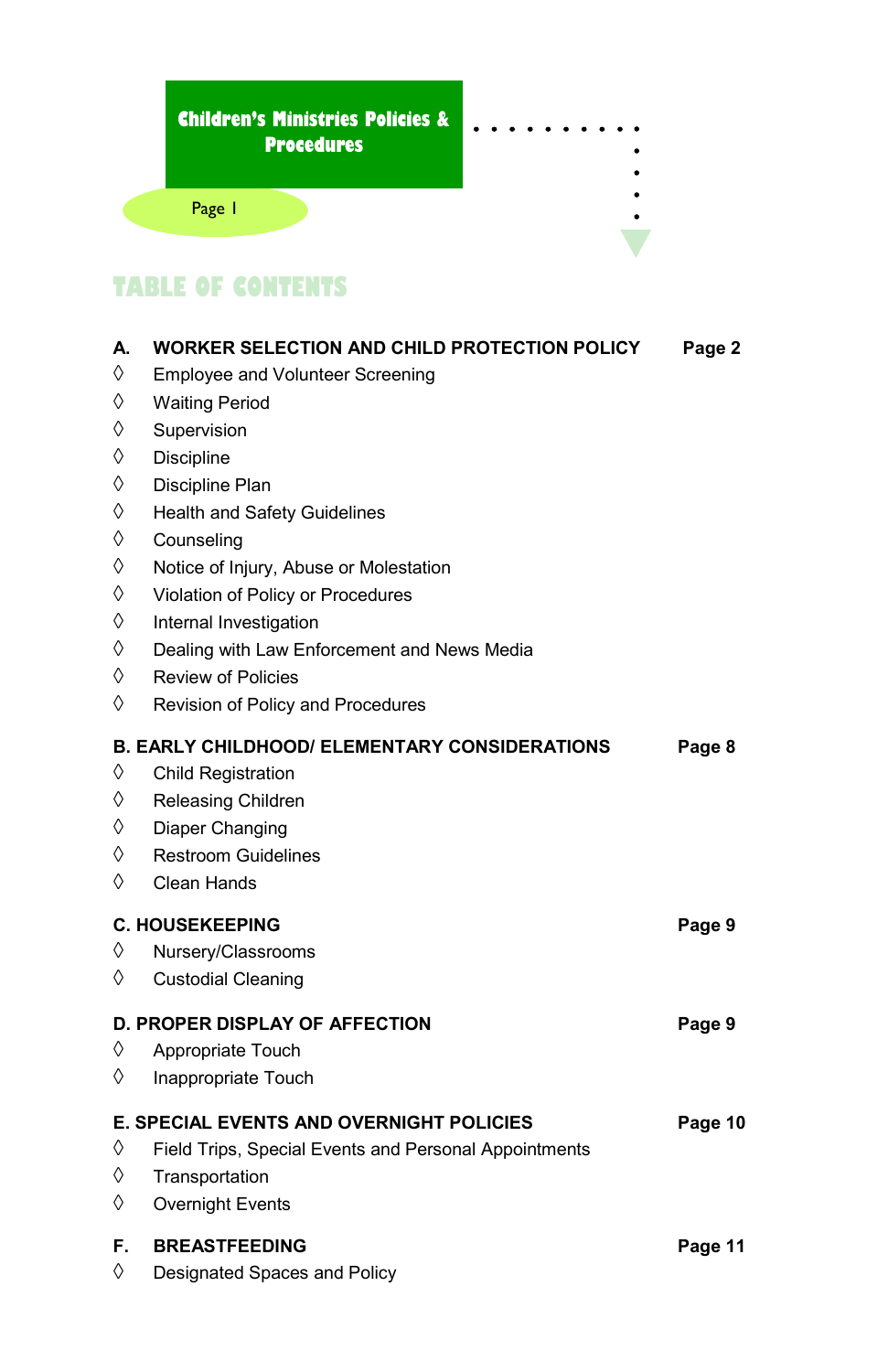

# **A. Worker Selection and Child Protection Policy**

Alliance Missionary Church is committed to providing a safe place for those participating in our ministry activities, particularly children, youth and disabled adults. We seek to minimize any vulnerability to unwarranted accusations of improper behavior that our organization, volunteers and employees may experience as they fulfill their ministerial duties. To fulfill these commitments our leadership team has adopted the following procedures to be used when selecting ministry volunteers and new employees.

#### **Employee and Volunteer Screening Procedures**

1. Prior to consideration, all candidates seeking a volunteer or employed position that involves working with children, youth or disabled adults will complete and return a ministry application. This application will include information about past ministry activity, any criminal behavior, personal references and permission to perform a criminal background check.

2. A ministry leader, or designee will review the application, ensuring that the candidate is an appropriate match for the ministry position. All applications, background checks, reference checks and notes from the interview will be kept in a secure location.

3. If the individual appears to be an appropriate candidate for the ministry position a criminal background check will be secured and the ministry leader will determine which of the personal references to contact.

4. When indicated by our reference check and/or the background check that the candidate will pose a threat to others, or has a prior history of physical or sexual abuse directed against another person the candidate will be removed from consideration for ministry positions.

#### **Waiting Period**

All volunteer candidates must be regularly involved in Alliance Church for a minimum of six months before they will be considered for any ministry position involving contact with children, youth or disabled adults.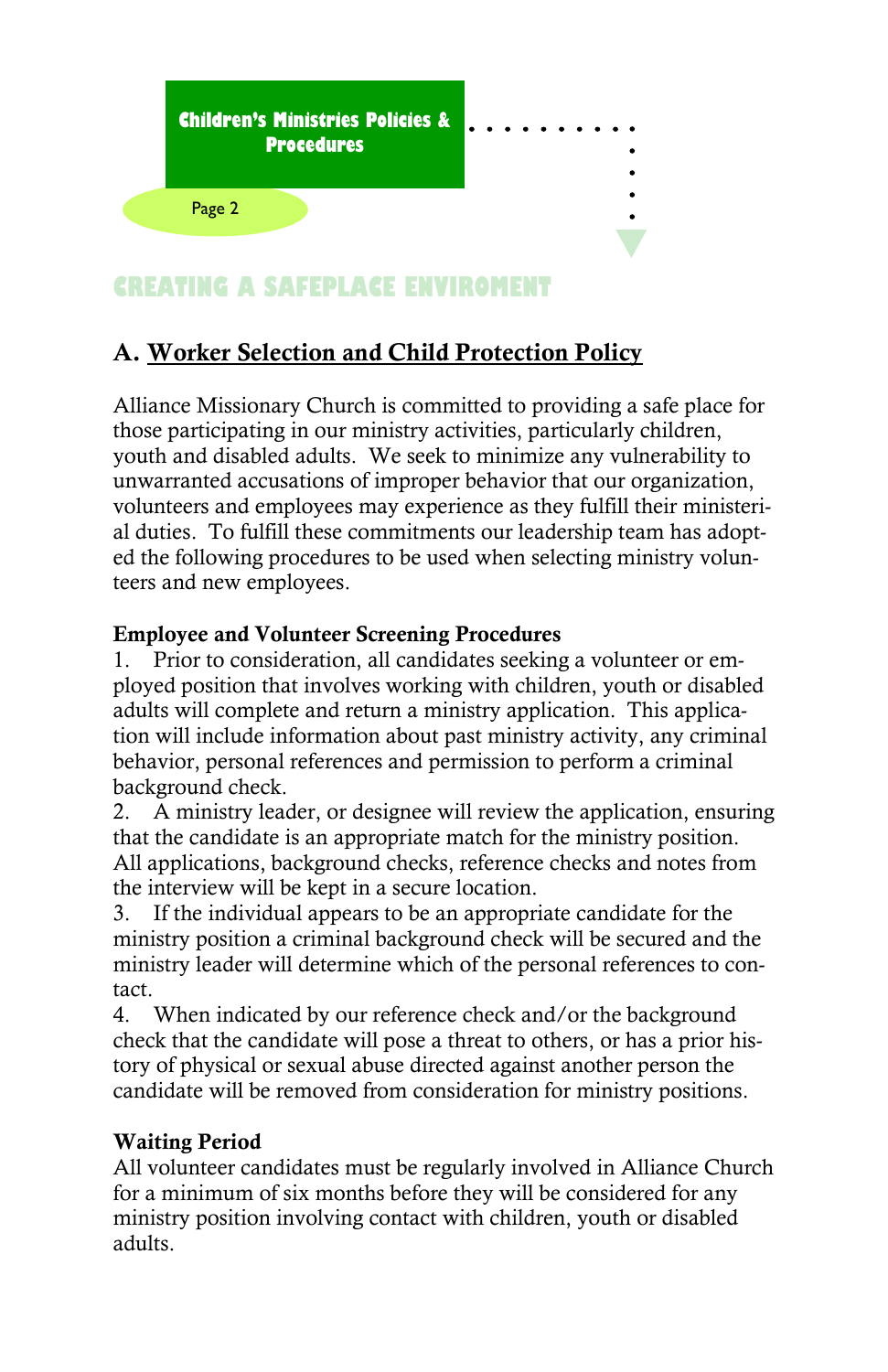

#### **Supervision**

1. Two Adult Rule: A minimum of two adults should be present in any room, vehicle or at any function where children, youth or disabled adults are involved. These must be adults who have been approved through the screening procedures.

2. Open Doors: Rooms where activities with children, youth or disabled adults are taking place are required to have windows or be kept partially open at all times.

3. Family Protection: We may have some situations where individuals from the same family are working together in the same classroom. We believe that a husband and wife team can make a great connection with younger students. We also recognize a potential danger which we expect will be guarded by the open door policy.

4. Responsibility: Workers should arrive 10 minutes prior to a scheduled activity and remain until the last individual under their care has been picked up by an authorized person. No child under the age of 10 should be released to find their parents or wait unattended.

5. Restroom Guidelines: We recommend that parents take children to the restroom prior to class or an activity. When restroom breaks are necessary an adult female will escort a group of girls and an adult male will escort a group of boys. For children age 5 and under an adult female will assist as needed in the restroom. Workers are to never touch a person's private areas except when necessary, as in the case of changing a diaper, and should never enter a cubicle and close the door.

## **Discipline**

1. Workers are never to spank, hit, grab, shake or otherwise physically discipline anyone. Physical restraint should only be used in a situation where it is reasonably necessary to prevent an individual from physically harming himself or another individual.

2. Disciplinary problems should be reported to the ministry activity coordinator or supervisor or to a parent or guardian.

## **Discipline Plan:**

- 1. Reward good behavior:
	- Immediate praise and recognition for positive actions are effective way to encourage more of the same.
- 2. Remind the student of proper classroom behavior
	- Remind him/her of classroom rules and what is expected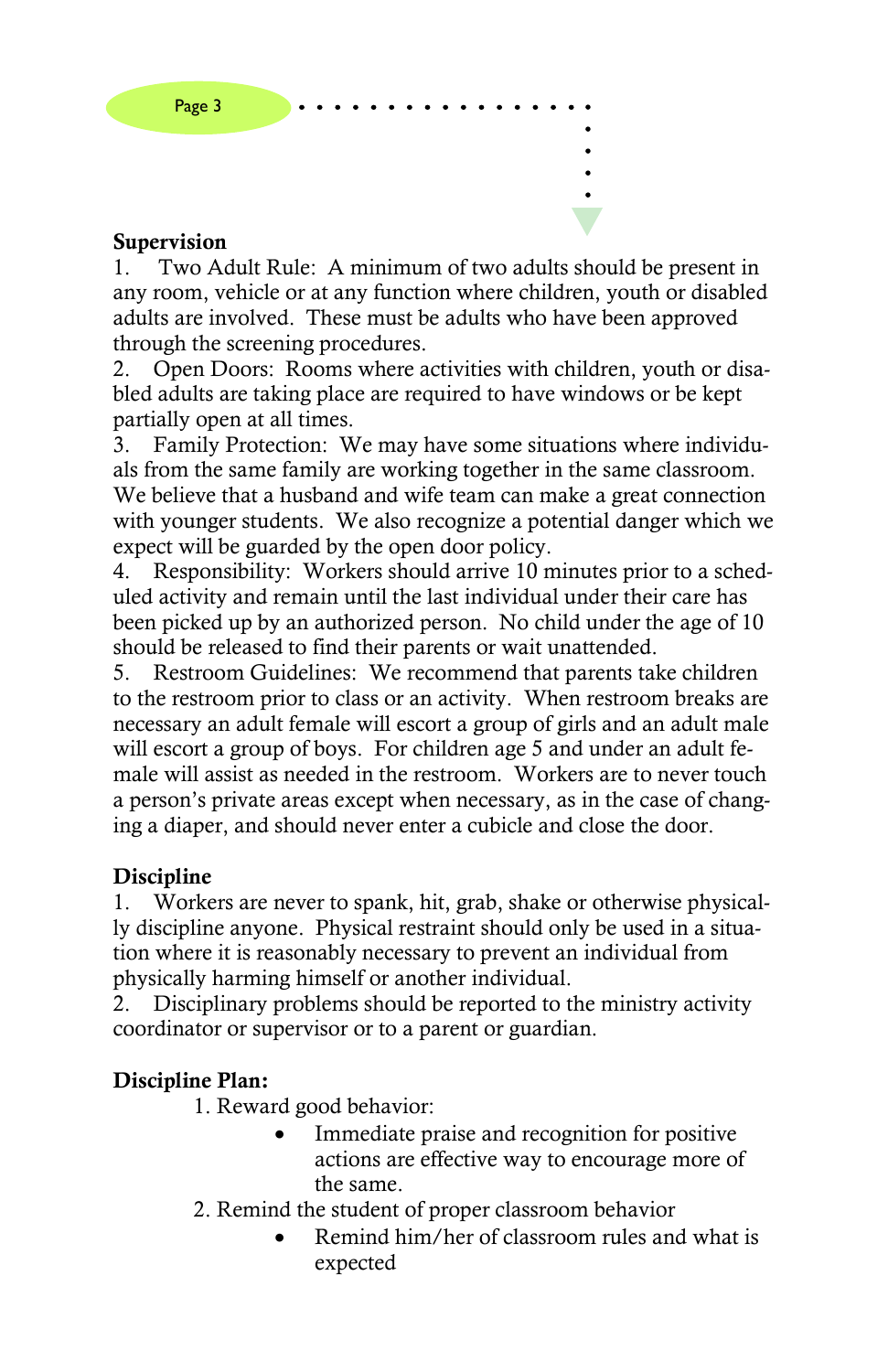- 3. Redirect the student
	- Move him/her to a different situation or area. Separate the child from others when he/she is having difficulty behaving.
- 4. Remove the student from the group
	- Using a time-out chair within the classroom and in view of both volunteers and give an appropriate explanation of what is wrong with the child's behavior. Then give him/her several minutes to sit alone (the child's age should be equal to timeout minutes) When child is settled ask him/her to rejoin the group.
- 5. Return the student to a parent.
	- If steps 1-4 fail to change behavior the child should be taken to a parent for the remainder of the class. After class, the teacher will explain the problem to the parents and reassure the child that he/she is welcome to join the class next time. Teacher should report the action to Ministry Director.

Suggested Classroom Manners

- Be kind to one another.
- Pay attention and listen.
- Follow instructions.
- Talk one at a time.
- Keep hands and feet to yourself.

#### **Health and Safety Guidelines**

1. Persons who are ill (with a fever, or a communicable disease that can be transmitted by cough or by touch) should not be received into the nursery or classroom.

2. Participants should be returned to their parent or guardian as soon as the illness is discovered. If that is not possible they should be isolated from other participants until returned to their parent.

3. When an injury occurs workers will make sure proper medical attention is given to the injured individual and provide for continued monitoring of all other participants.

4. Persons who have received an injury that is obviously minor should be given first aid as needed at the time of injury. The individuals parents or guardian should be notified when they are picked up.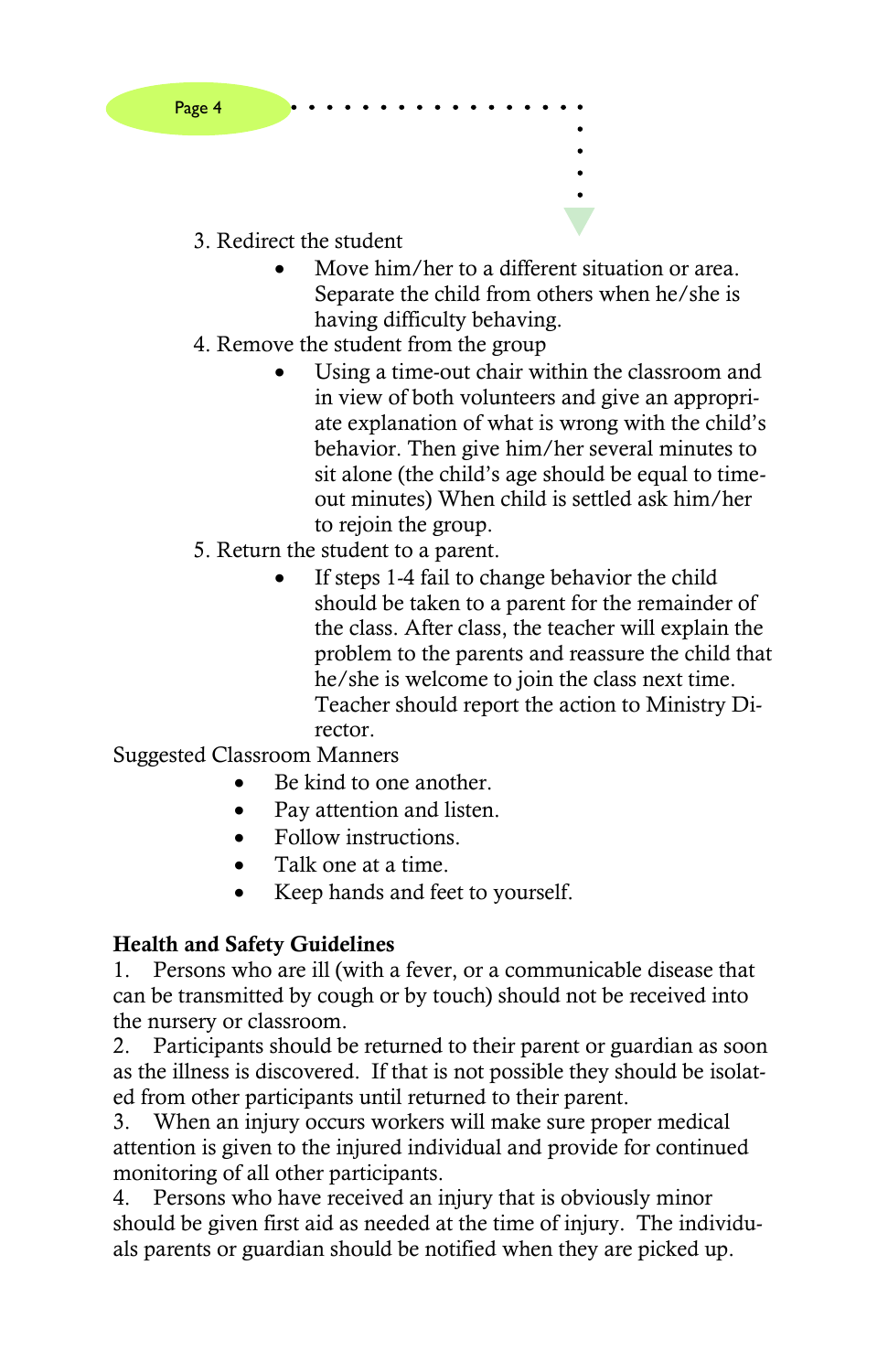

5. When and injury or accident occurs which requires medical attention the parents or guardian should be notified immediately along with the ministry leader. If warranted emergency medical personnel should be called. A report of the accident or injury should be submitted to the ministry leader in a timely manner.

## **Counseling**

1. When workers meet with individuals for spiritual/emotional counseling it is advisable to have two adults involved in the counseling room. When only one individual is conducting the counseling session it should be in a room with a window or with the door kept partially open.

2. When counseling a minor written permission should be obtained from the individual's parent or guardian.

## **Notice of Injury, Abuse or Molestation**

1. Volunteer or paid ministry staff who become aware of any injury, abuse or molestation occurring within any ministry activity must immediately inform their activity coordinator, supervisor or ministry leader. Information must get to the ministry leader who will fill out the appropriate Notice of Injury form.

2. Ministry leaders who become aware of possible abuse or molestation of a participant must ensure that the participant's parent or guardian is informed that possible abuse or molestation has occurred. The Ministry leader will contact an attorney or the North Central District leadership to determine if a report of abuse or molestation should be filed with law enforcement authorities. This should be accomplished within 24 hours of the ministry leader first becoming aware of the situation.

3. Ministry leaders must also notify Alliance Church's insurance carrier upon notice of abuse or molestation and the North Central District office.

# **Violation of Policy or Procedures**

1. Ministry workers must promptly notify their ministry coordinator or supervisor when they or others violate the procedures mandated by this policy.

2. Ministry coordinators, supervisors, and ministry leaders who become aware of a violation of the procedures set by this policy are required to take all necessary steps to ensure future compliance with them. In the process of ensuring compliance with this policy, it may become necessary to remove workers from their positions.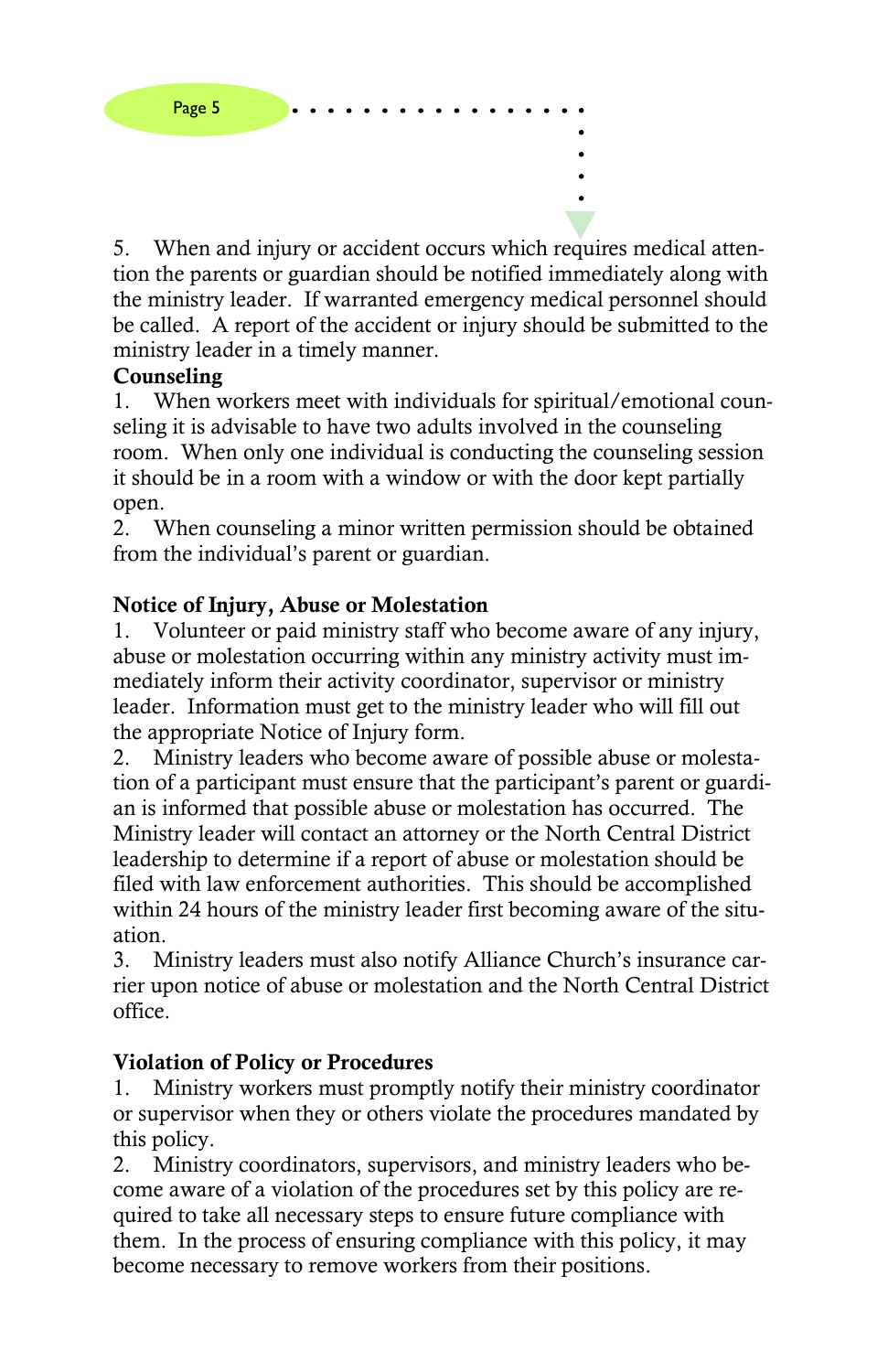

#### **Internal Investigation**

1. Alliance Church considers any allegation of abuse or molestation a serious matter. Each situation will be fully investigated by ministry leaders. District assistance, legal counsel and civil authorities will be involved as needed.

2. Employees who are the subject of an investigation will be removed from any responsibilities involving children, youth or disabled adults. They will receive their pay pending completion of the investigation. Employees who admit to the abuse or molestation will be terminated consistent with the established employment practices of Alliance Church.

3. Volunteers who are subject of any investigation will be removed from their positions pending completion of the investigation.

4. Alliance Church will permanently remove any employees or volunteers from their ministerial duties if they are found guilty of abuse or molestation. Whenever termination of employment is a factor we will consult with our District office or legal counsel for advice and direction.

#### **Dealing with Law Enforcement and News Media**

1. All ministry leaders, employees and volunteers of Alliance Church will cooperate fully with law enforcement or governmental agencies investigating allegations of injury, abuse or molestation.

2. The leadership of Alliance Church will seek legal counsel and/or contact with our District leadership, as soon as possible after we receive notice of possible abuse or molestation within our organization. Their advice will be the basis for our response to the allegations.

3. One individual, a member of the leadership team or our attorney, will be the designated spokesperson to handle all inquiries from the news media. Our spokesperson will be the only person to convey information concerning the situation, doing so in a prudent manner to avoid compromising an ongoing investigation and to maintain the privacy of the individuals involved.

#### **Review of Policies**

Ministry leaders will seek to review these policies and procedures annually or as needed to make sure they are being carried out and to suggest necessary changes to further provide for the safety of all who attend and participate in activities at Alliance Church.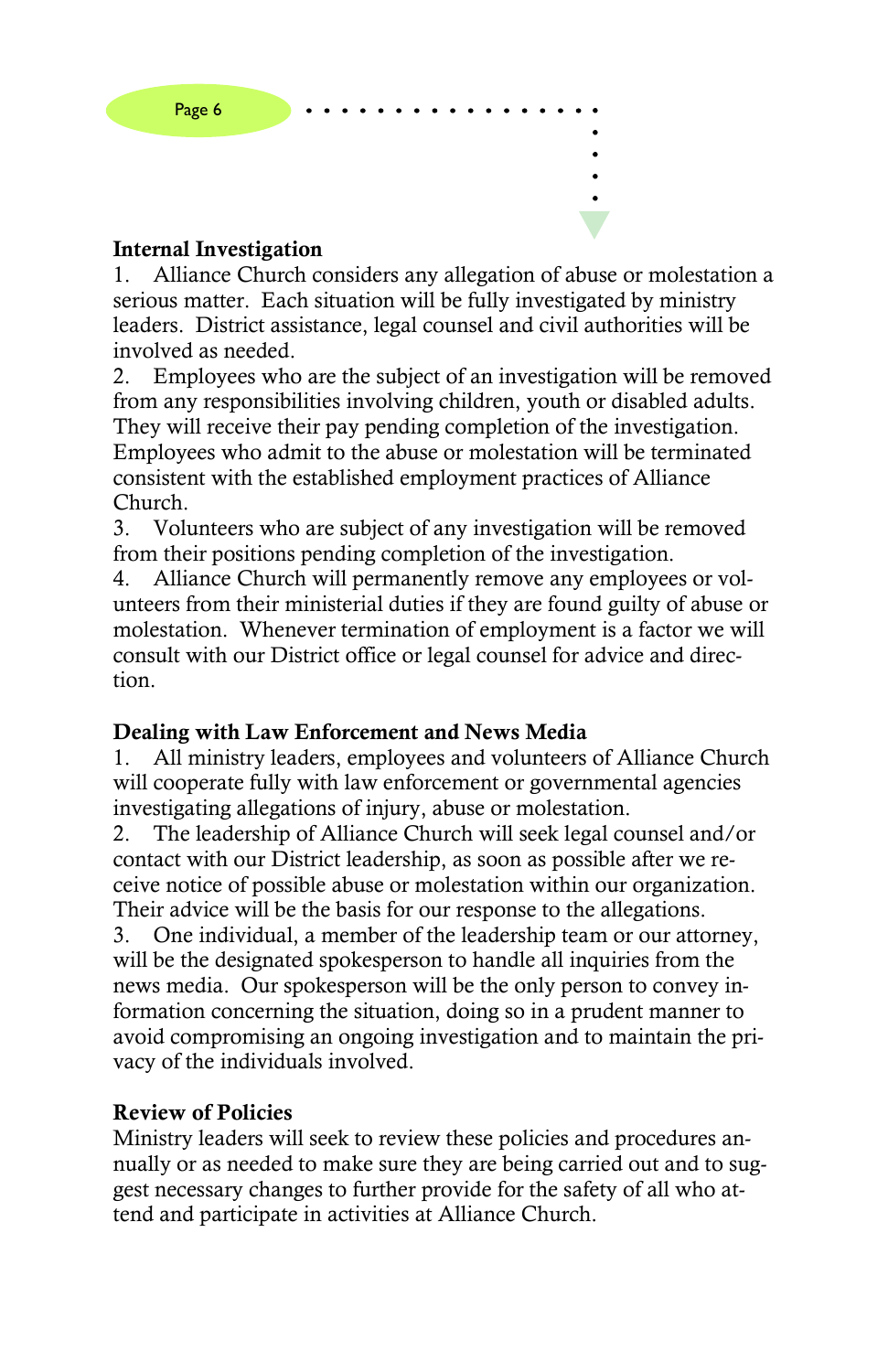

### **Revision of Policy and Procedures**

The leadership of Alliance Church will make necessary changes to policy and procedures to stay consistent with Church bylaws and to respond to new needs we have become aware of. When changes are made, ministry leaders will communicate them to all employees and volunteers affected by the policy changes.

# **B. EARLY CHILDHOOD/ELEMENTARY CONSIDERATIONS**

#### **Child Registration**

1. All Parents should fill out a registration form and Parents of Nursery/Preschool Childcare should have a KidCheck Account. 2. Parents should check in and Check out their children in appropriate area. KidCheck for Nursery/Preschool Childcare. Check in sheets for Preschool and Elementary Life Learning.

#### **Releasing Children**

1. The parent or guardian signing in a child is to be the one who picks up the child.

2. All children 2nd Grade and younger should not be released until parent picks them up. Children older then that should be released to find parents unless parent specifically states they want them to wait.

3. Parents may allow older children to take younger but only with written approval.

#### **Diaper Changing**

1. A diaper-changing procedure should be developed that utilizes standard precautions concerning blood-borne pathogens. The procedure should be posted clearly near changing areas.

2. The diaper-changing area should be located where at least one other worker can view the changing procedure.

#### **Clean Hands**

1. Proper hand washing is one of the basics to good health and is one of the key standard precautions in the prevention of the spread of disease. Children and adults should be taught and reminded of the proper hand-washing procedure.

**2.** Hand-washing posters should be posted by all restrooms and nursery areas.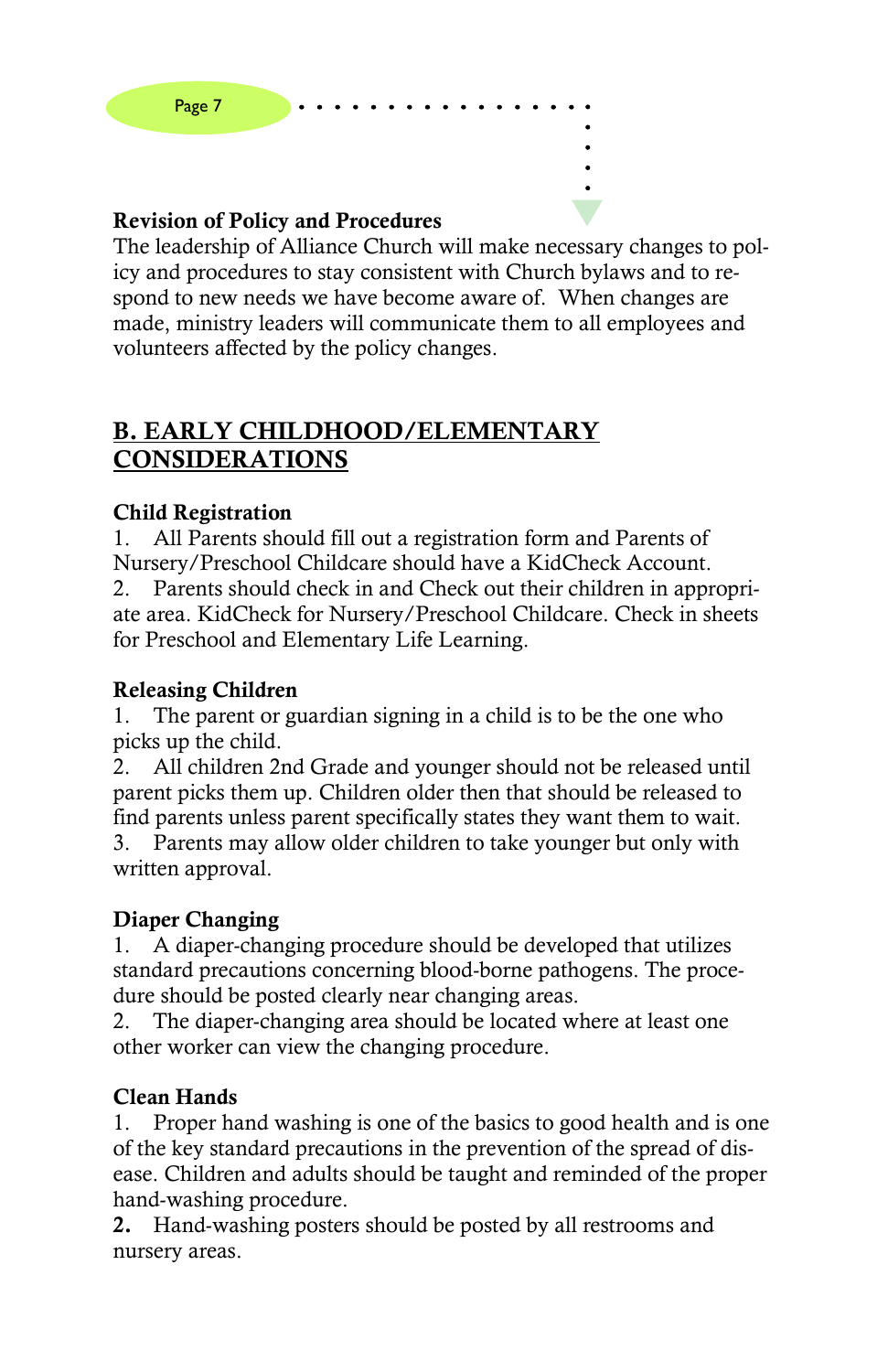# **C. HOUSEKEEPING**

#### **Nursery/Classrooms**

All changing table surfaces and toys, cribs, table tops, etc., must be cleaned with a disinfecting solution at the conclusion of each session.

#### **Custodial Cleaning**

Proper cleaning practices using appropriate-strength cleaning agents are required.

# **D. PROPER DISPLAY OF AFFECTION**

#### **Appropriate Touch**

The following guidelines are recommended as pure, genuine and positive displays of God's love.

- Meet children at their eye level by bending down or sitting
- Listen to individuals with your ears, eyes, and heart.
- Hold the child's hand while listening or speaking to him or when walking to an activity.
- Putting an arm around the shoulder of an individual when comforting, quieting or greeting is an appropriate way to hug. This side-to-side type of hug should only be done in public.
- A light touch to a hand, shoulder or back when encouraging is acceptable
- Gently hold the shoulders or chin of a child when redirecting the child's behavior. This helps the child focus on what you are saying, and is helpful with children who have ADHD
- Hold a preschool child who is crying.

#### **Inappropriate Touch**

The following types of touch must be avoided.

- Kissing a child or coaxing a child to kiss you.
- Extended hugging and tickling, or prolonged physical contact of any kind.
- Touching a child in any area that would be covered by a bathing suit (exception: properly assisting a child in the rest room. )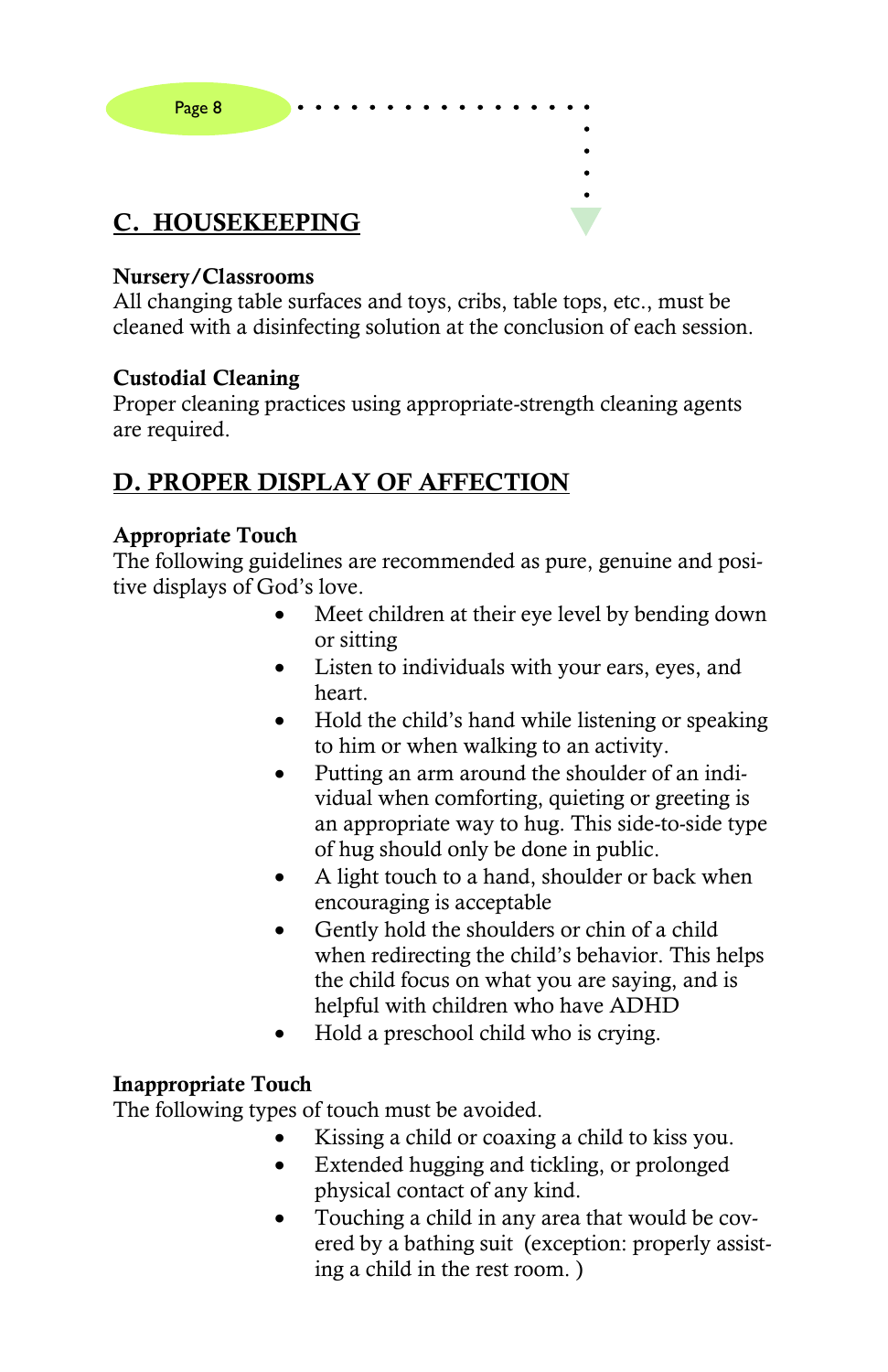

- Carrying an older child or sitting him or her on your lap.
- Being alone with a child.
- Giving a full contact, body to body hug.

# **E. SPECIAL EVENTS AND OVERNIGHT POLICIES**

#### **Field Trips, Special Events and Personal Appointments**

1. Off-site activities should be preapproved by church leaders who must fill out a church activity report form. Parent should be notified at least on week prior to the outing.

2. Parent consent and medical release forms are required for each child participating.

3. Parents should be well informed of the activities scheduled for each event

4. All trips and outing should be supervised by a minimum of two approved and unrelated adult leaders.

5. All one-on-one appointments should be preapproved by both a parent and a ministry supervisor. Such appointments should only take place in public places, or in an office with a window in the door, or the office door visibly open and other people near by.

#### **Transportation**

1. Any driver transporting children during an activity must have a valid drivers license and current automobile insurance.

2. The number of occupants in the vehicle should not exceed the number of seat belt. Seat belts must be worn.

3. Church leaders must contact their insurance company regarding the minimum and maximum age ranges, and other requirements, to ensure that coverage is in effect for all approved drivers.

4. As often a possible have parents transport their own children to and from ministry activities. A lone sponsor should never transport a child solo at any time.

5. Make sure all laws regarding children in booster/safety seats is followed.

## **Overnight Events**

1. All overnight events must be preapproved by church leaders

2. Parental consent and medical release forms are required for each child participating.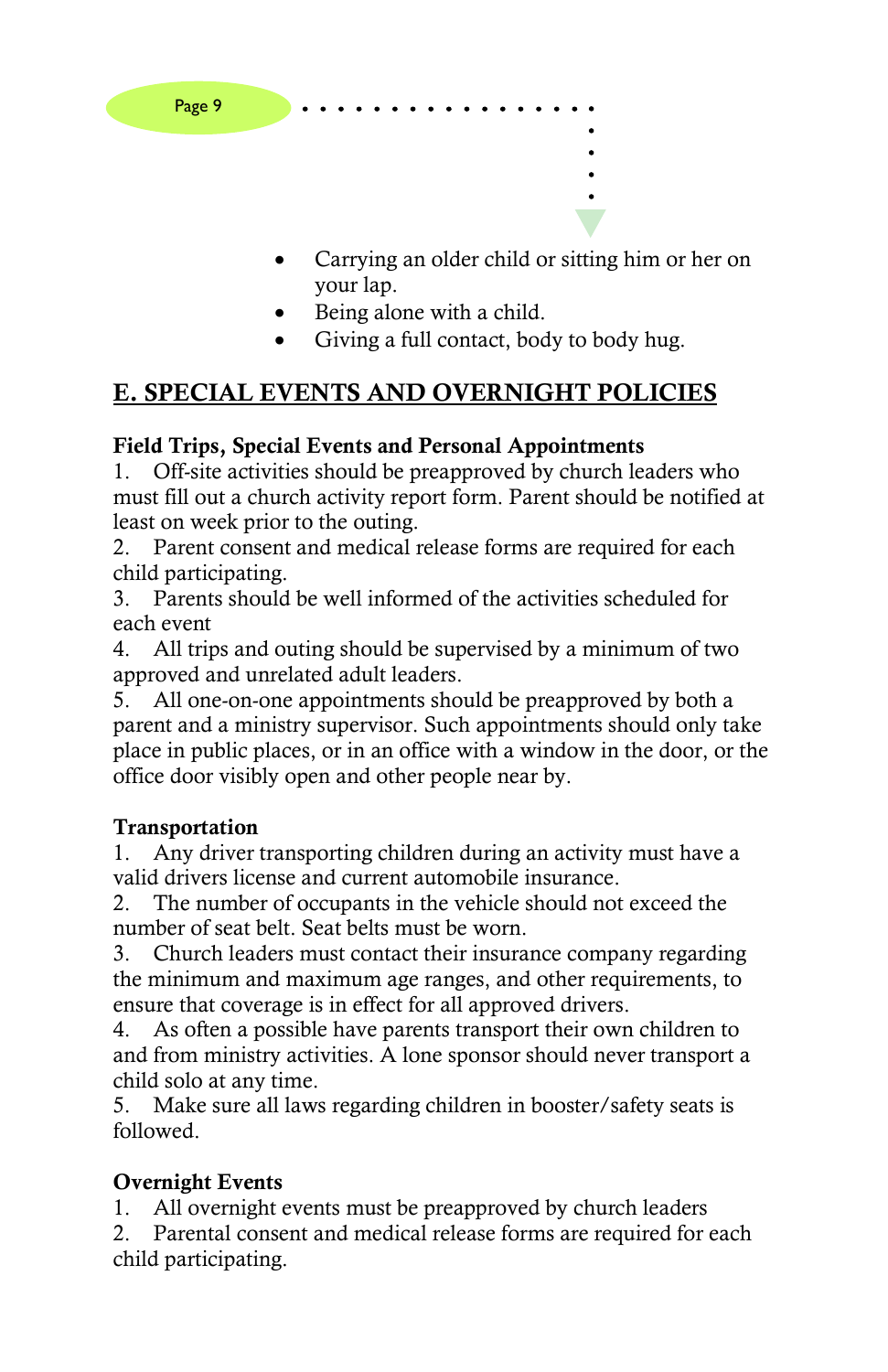

3. Parents should be well informed of the activities scheduled for each event.

4. All supervising adults must be approved volunteers.

5. There should be two adults for every ten children. Every leader should have an assigned group of children they are responsible for. And appropriate male/female, leader/student ratio is required.

# **F. BREASTFEEDING POLICY**

To better encourage and support breastfeeding mothers in our congregation, we have designated a lounge area in the women's bathroom and the napping room in the nursery as a safe and comfortable area for breastfeeding. In this space, you will have the ability to nurse your child(ren), watch or listen to the service from a live media stream, change your child's diaper, and rock or lounge in a comfortable setting.

As Christians, we remain committed to building each other up in the faith. Romans 14:13 and 1 Corinthians 8:9 remind us that there are times we give up or curb certain things with which we are comfortable (that are not inherently sinful), so as to keep from becoming a stumbling block to another (which is sinful). This policy is aimed at this part of our faith. We want to champion breastfeeding and we want to protect those who may be easily tempted or offended by uncovered public breastfeeding. This is the Christian's way of being willing to be inconvenienced for the benefit of another.